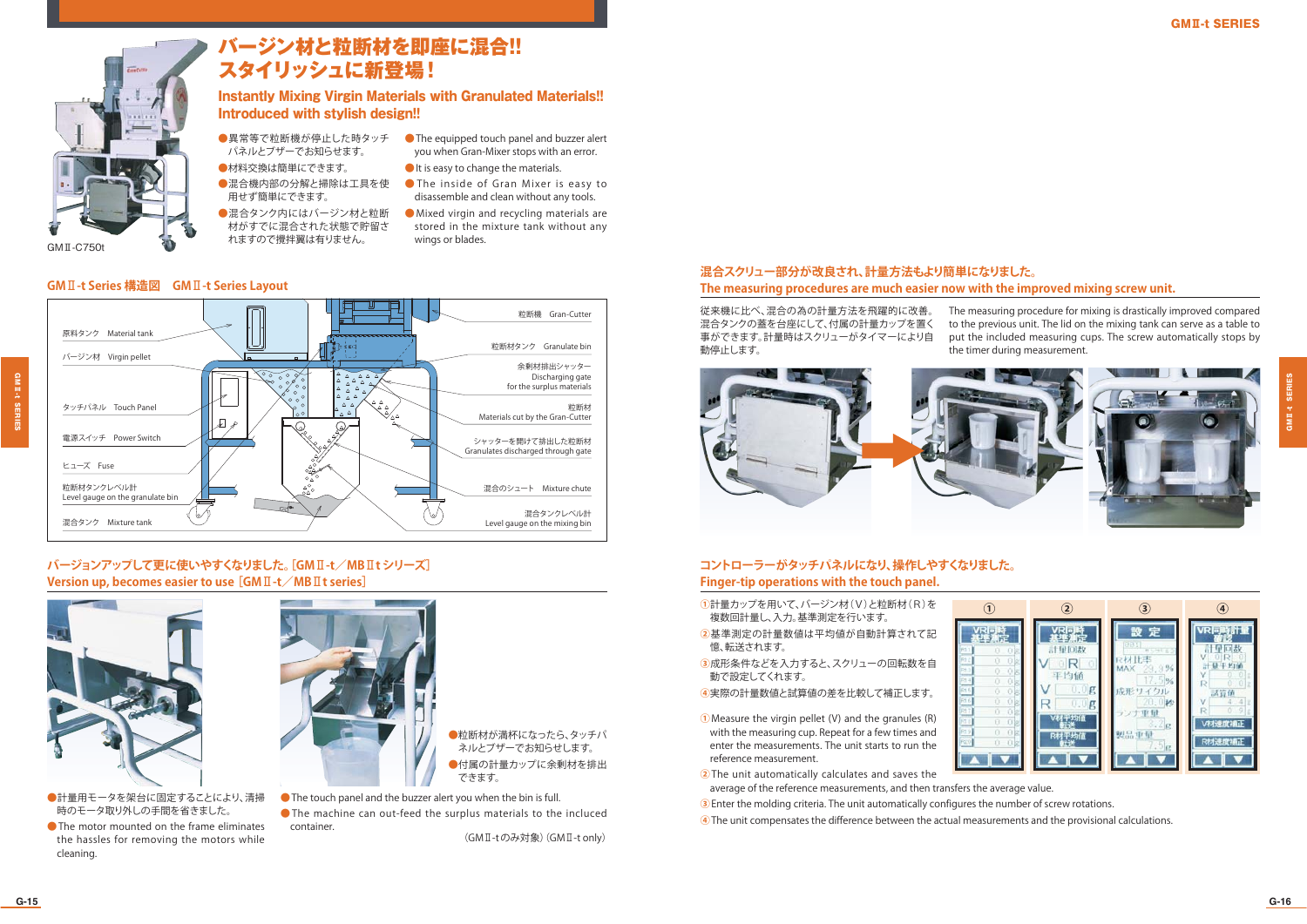#### 混合機GRAN MIXER

# GMⅡ-t SERIES

## MODEL GMI-C200t GMI-C200St

GMⅡ-C200Stシリーズ名 モーター (ワット数) Series Name Motor (wattage) 無:硬質材専用 None: Hard Type S : ソフト材専用 S : Soft Type タッチパネル仕様 with touch panel カートリッジタイプCartridge Type

処理能力 CAPACITY75 **30~40g/min**

> 切断可能スプル径 SPRUE DIAMETER φ**6mm以下(LESS THAN** φ **6mm) カートリッジ交換対応**



GMⅡ-t SERIES

GM II-t SERIES

**CARTRIDGE タッチパネル**TOUCH PANEL

 $\mathbf{v}$ スクリュー供給能力 FEED CAPACITY **PAバージン材 380g/min PA VIRGIN 380g/min PPバージン材 234g/min PP VIRGIN 234g/min**



**世界 9カ国 PAT.** PAT. PATENT IN 9 COUNTRIES  $\overline{9}$ 



**GMⅡ-C200t GMⅡ-C200St**

### **特 長 Features**

●異常等で粒断機が停止した時タッチパネルとブザーでお知らせます。 ●材料交換は簡単にできます。

●混合機内部の分解と掃除は工具を使用せず簡単にできます。

●混合タンク内にはバージン材と粒断材がすでに混合された状態で貯留されますので 攪拌翼は有りません。

●The equipped touch panel and buzzer alert you when Gran-Mixer stops with an error.

- It is easy to change the materials.
- ●The inside of Gran Mixer is easy to disassemble and clean without any tools.
- ●Mixed virgin and recycling materials are stored in the mixture tank without any wings or blades.



| <b>MODEL</b>                                |      | <b>GMII-C200t</b><br><b>GMT-C200St</b>                                                           |                                                                                                                                                                     |  |
|---------------------------------------------|------|--------------------------------------------------------------------------------------------------|---------------------------------------------------------------------------------------------------------------------------------------------------------------------|--|
| 使用場所<br>Place of Operation                  |      | 屋内<br>Indoor                                                                                     |                                                                                                                                                                     |  |
| 周囲温度<br>Ambient Temperature                 | (°C) | $-10 \sim +40$                                                                                   |                                                                                                                                                                     |  |
| 周囲湿度<br><b>Ambient Humidity</b>             | (96) | ~285                                                                                             |                                                                                                                                                                     |  |
| 入力電源<br>Power Input                         | (V)  | 三相 AC200 (50Hz/60Hz)<br>3-phase AC200 (50Hz/60Hz)                                                |                                                                                                                                                                     |  |
| 電源設備容量<br>Power Equipment Capacity          | (VA) | 550                                                                                              |                                                                                                                                                                     |  |
| 最大所要電流<br><b>Current Consumption</b>        | (A)  | 2.74                                                                                             |                                                                                                                                                                     |  |
| 粒断機モータ<br>Motor                             |      | ギヤードモータ0.2KW-接地3P<br>Geared motor 0.2KW-3P, grounded                                             |                                                                                                                                                                     |  |
| 回転刃<br><b>Rotary Cutters</b>                |      | φ 98mm 4枚 · 37.5rpm/50Hz · 45rpm/60Hz<br>98mm diam, 4pcs · 37.5rpm/50Hz · 45rpm/60Hz             |                                                                                                                                                                     |  |
| プレス移動刃<br>Press Moving Cutter               |      | 2.1mm × 3.5mm 24枚 ·75回/min (50Hz)<br>2.1mm×3.5mm 24pcs ·75cycles/min (50Hz) ·90cycles/min (60Hz) | •90回/min (60Hz) 2.8mm $\times$ 4.5mm 20枚 •75回/min (50Hz)<br>$\cdot$ 90 $\boxdot$ /min $(60Hz)$<br>2.8mm × 4.5mm 20pcs · 75 cycles/min (50Hz) · 90 cycles/min (60Hz) |  |
| 本体間口<br>Mouth on Main Body                  | (mm) | $120 \times 120$                                                                                 |                                                                                                                                                                     |  |
| ホッパー間口<br>Hopper Mouth                      | (mm) | $120 \times 120$                                                                                 |                                                                                                                                                                     |  |
| 切断可能スプル径<br>Cuttable Sprue Diameter         | (mm) | p6mm以下<br>¢6mm or smaller                                                                        |                                                                                                                                                                     |  |
| 粒断機処理能力 ※1<br>Processing capacity           |      | 間欠投入 (最大1分間で30~40a)<br>Intermittent feeding, 30 through 40g max. per minute                      |                                                                                                                                                                     |  |
| 供給方式<br>Feeding by                          |      | スクリュー<br>screw                                                                                   |                                                                                                                                                                     |  |
| 供給用モータ<br><b>Feeding Motor</b>              |      | 単相200V 25W<br>2-phase 200V 25W                                                                   |                                                                                                                                                                     |  |
| 計量方式<br>Measuring by                        |      | スクリュー回転数の制御<br>Control screw rotation                                                            |                                                                                                                                                                     |  |
| 混合方式<br>Mixing by                           |      | バージン材と粒断材の同期投入<br>Synchronous feeding of virgin pellet and granulated material.                  |                                                                                                                                                                     |  |
| 原料タンク容量 ※2<br><b>Material Tank Capacity</b> | (2)  | 50 (約 25kg)<br>50 (Approx. 25kg)                                                                 |                                                                                                                                                                     |  |
| 混合タンク容量<br>Mixing Tank Capacity             | (2)  | 7 (約 3kg)<br>7 (Approx. 3kg)                                                                     |                                                                                                                                                                     |  |
| 粒断材タンク容量<br><b>Granule Tank Capacity</b>    | (2)  | 8 (約4kg)<br>8 (Approx. 4kg)                                                                      |                                                                                                                                                                     |  |
| 重量<br>Machine weight                        | (kq) | 109                                                                                              | 114                                                                                                                                                                 |  |

※)硬質材専用機の処理能力は、ガラス繊維 20% 入り 6 ナイロン樹脂で、最大径 6mm 質量 4g のスプルを粒断した時の数値です。

The hard type Gran-Cutter's processing capacity is the measured value when cutting the sprues; 6-nylon with 20% glass fiber, 6mm-max diameter, 4g-weight.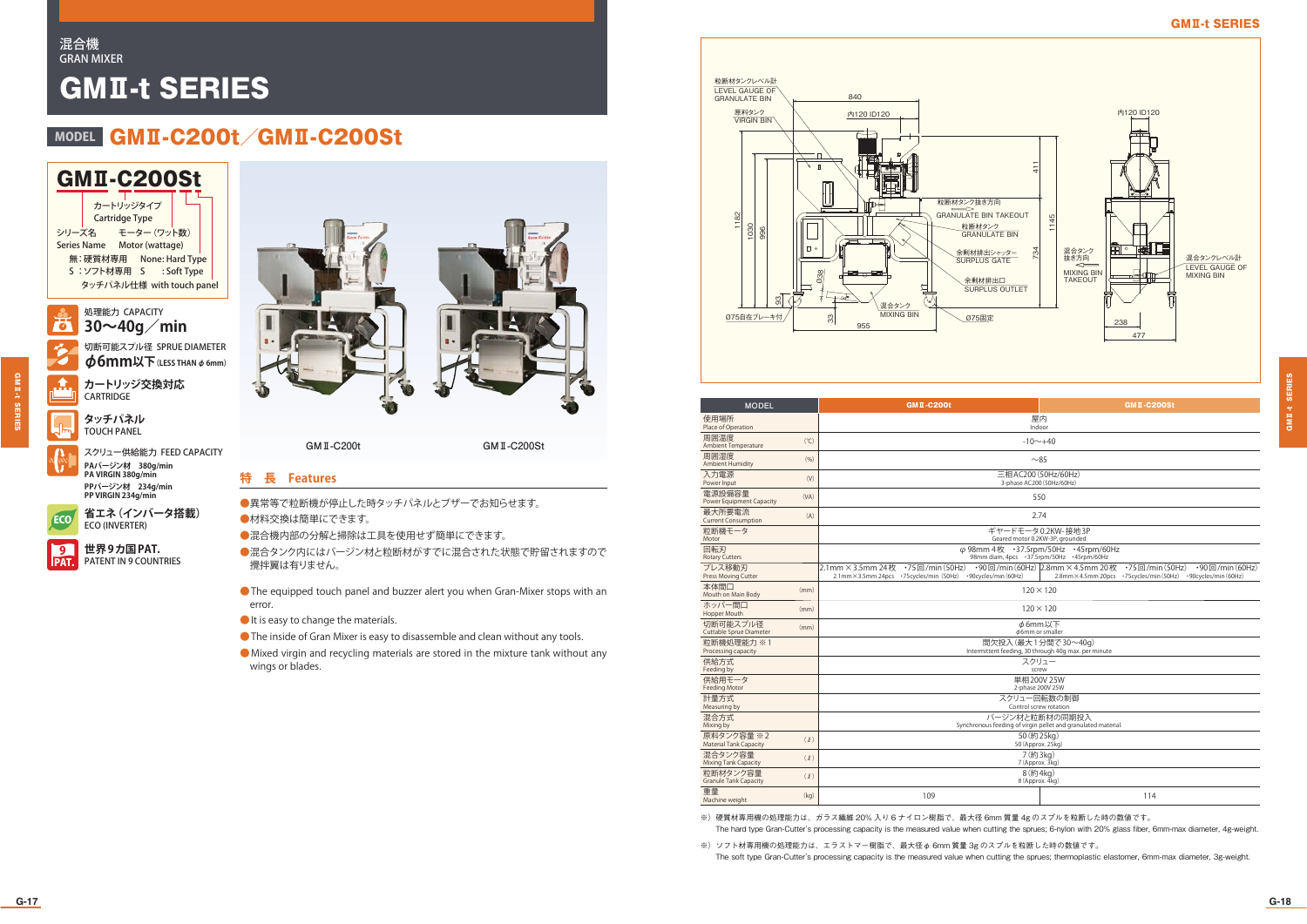#### 混合機GRAN MIXER

# GMⅡ-t SERIES

## MODEL GMI-C400t GMI-C400St

GMⅡ-C400Stモーター(ワット数)Series Name Motor (wattage) シリーズ名無: 硬質材専用 None: Hard Type S : ソフト材専用 S : Soft Type タッチパネル仕様 with touch panel カートリッジタイプCartridge Type

処理能力 CAPACITY75 **90~120g/min** 切断可能スプル径 SPRUE DIAMETER

φ**8mm以下(LESS THAN** φ **8mm) カートリッジ交換対応CARTRIDGE** 

**タッチパネル**TOUCH PANEL

 $\mathbf{v}$ スクリュー供給能力 FEED CAPACITY **PAバージン材 380g/min PA VIRGIN 380g/min PPバージン材 234g/min PP VIRGIN 234g/min**

**省エネ(インバータ搭載)**

ECO 省エネ (インバ<br>ECO (INVERTER)

 $\hat{A}$ 

GMⅡ-t SERIES

GM II-t SERIES

**世界 9カ国 PAT.** PAT. PATENT IN 9 COUNTRIES  $\overline{9}$ 





**GMⅡ-C400t GMⅡ-C400St**

重量

### **特 長 Features**

●異常等で粒断機が停止した時タッチパネルとブザーでお知らせます。 ●材料交換は簡単にできます。

●混合機内部の分解と掃除は工具を使用せず簡単にできます。

●混合タンク内にはバージン材と粒断材がすでに混合された状態で貯留されますので 攪拌翼は有りません。

●The equipped touch panel and buzzer alert you when Gran-Mixer stops with an error.

- It is easy to change the materials.
- ●The inside of Gran Mixer is easy to disassemble and clean without any tools.
- ●Mixed virgin and recycling materials are stored in the mixture tank without any wings or blades.



| <b>MODEL</b>                                                           |                                                      | <b>GMI-C400t</b>                                                                                                           | <b>GMT-C400St</b>                                 |  |
|------------------------------------------------------------------------|------------------------------------------------------|----------------------------------------------------------------------------------------------------------------------------|---------------------------------------------------|--|
| 使用場所<br>Place of Operation                                             |                                                      | 屋内<br>Indoor                                                                                                               |                                                   |  |
| 周囲温度<br>Ambient Temperature                                            | (°C)                                                 |                                                                                                                            | $-10 - +40$                                       |  |
| 周囲湿度<br><b>Ambient Humidity</b>                                        | (96)                                                 | ~285                                                                                                                       |                                                   |  |
| 入力電源<br>Power Input                                                    | (V)                                                  |                                                                                                                            | 三相 AC200 (50Hz/60Hz)<br>3-phase AC200 (50Hz/60Hz) |  |
| 電源設備容量<br>Power Equipment Capacity                                     | (VA)                                                 |                                                                                                                            | 750                                               |  |
| 最大所要電流<br><b>Current Consumption</b>                                   | (A)<br>3.74                                          |                                                                                                                            |                                                   |  |
| 粒断機モータ<br>Motor                                                        | ギヤードモータ0.4KW-接地3P<br>Geared motor 0.4KW-3P, grounded |                                                                                                                            |                                                   |  |
| 回転刃<br><b>Rotary Cutters</b>                                           |                                                      | φ 130mm 4枚 · 37.5rpm/50Hz · 45rpm/60Hz<br>130mm diam, 4pcs · 37.5rpm/50Hz · 45rpm/60Hz                                     |                                                   |  |
| プレス移動刃<br>Press Moving Cutter                                          |                                                      | 2.8mm × 4.5mm 27枚 · 112.5回/min (50Hz) · 135回/min (60Hz)<br>2.8mm×4.5mm 27pcs ·112.5cycles/min (50Hz) ·135cycles/min (60Hz) |                                                   |  |
| 本体間口<br>Mouth on Main Body                                             | (mm)                                                 | $162 \times 162$                                                                                                           |                                                   |  |
| ホッパー間口<br>Hopper Mouth                                                 | (mm)                                                 | $200 \times 162$                                                                                                           |                                                   |  |
| 切断可能スプル径<br>Cuttable Sprue Diameter                                    | (mm)                                                 | φ8mm以下<br>φ8mm or smaller                                                                                                  |                                                   |  |
| 粒断機処理能力 ※1<br>Processing capacity                                      |                                                      | 間欠投入(最大1分間で90~120g)<br>Intermittent feeding, 90 through 120g max. per minute                                               |                                                   |  |
| 供給方式<br>Feeding by                                                     |                                                      | スクリュー<br>screw                                                                                                             |                                                   |  |
| 供給用モータ<br><b>Feeding Motor</b>                                         |                                                      | 単相200V 25W<br>2-phase 200V 25W                                                                                             |                                                   |  |
| 計量方式<br>Measuring by                                                   |                                                      | スクリュー回転数の制御<br>Control screw rotation                                                                                      |                                                   |  |
| 混合方式<br>Mixing by                                                      |                                                      | バージン材と粒断材の同期投入<br>Synchronous feeding of virgin pellet and granulated material.                                            |                                                   |  |
| 原料タンク容量※2<br><b>Material Tank Capacity</b>                             | (2)                                                  | 50 (約 25kg)<br>50 (Approx. 25kg)                                                                                           |                                                   |  |
| 混合タンク容量<br>7 (約 3kg)<br>(2)<br>7 (Approx, 3kg)<br>Mixing Tank Capacity |                                                      |                                                                                                                            |                                                   |  |

s⊞a≘ (kg) (kg) 146<br>Machine weight (kg) ※)硬質材専用機の処理能力は、ガラス繊維 20% 入り 6 ナイロン樹脂で、最大径 6mm 質量 4g のスプルを粒断した時の数値です。

粒断材タンク容量 (ℓ) 8(約4kg) 8<br>Granule Tank Capacity (ℓ) 8(Approx. 4kg)

The hard type Gran-Cutter's processing capacity is the measured value when cutting the sprues; 6-nylon with 20% glass fiber, 6mm-max diameter, 4g-weight.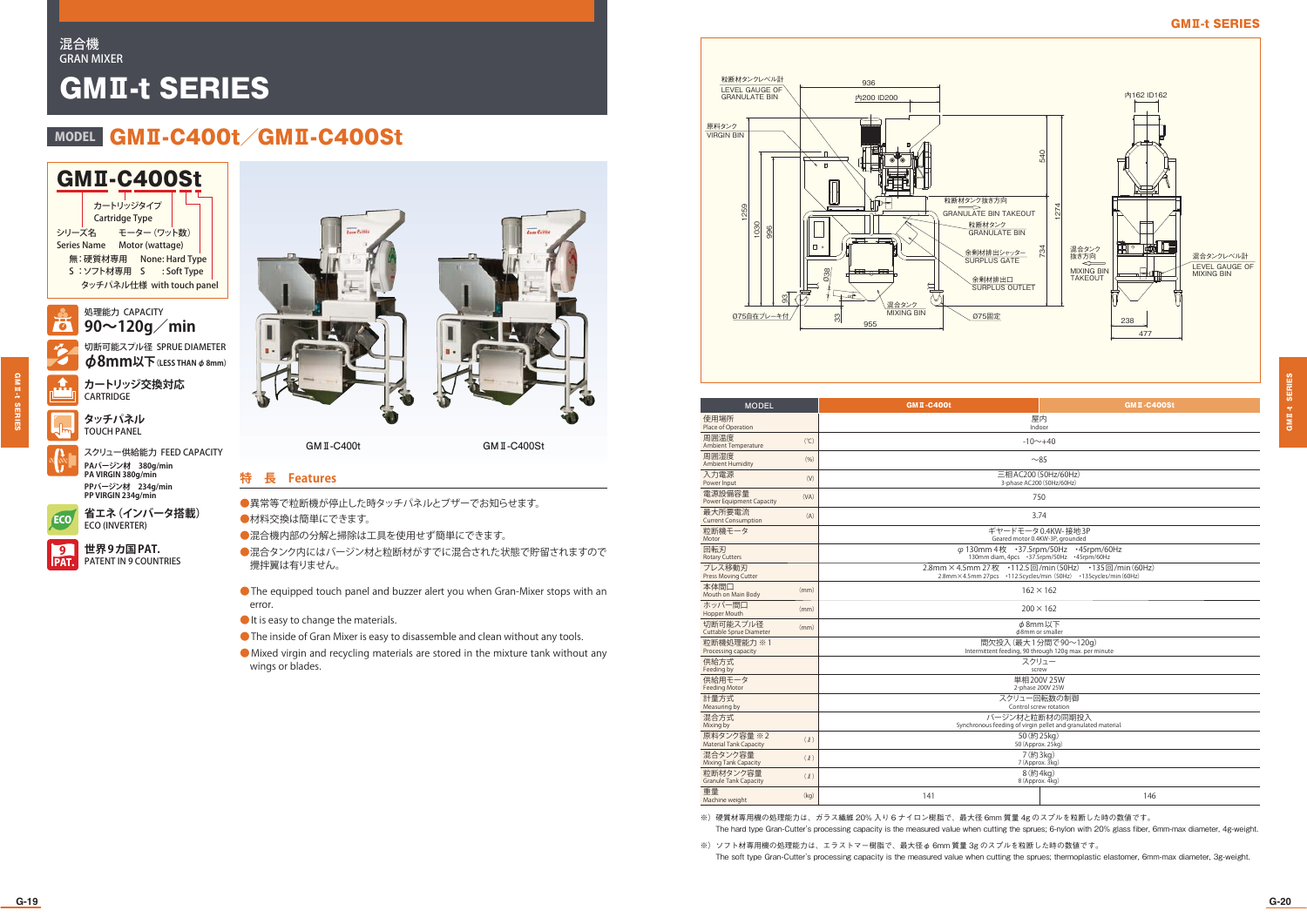### 混合機GRAN MIXER

# GMⅡ-t SERIES

## MODEL GMI-C750t GMI-C750St

GMⅡ-C750Stモーター(ワット数)Series Name Motor (wattage) シリーズ名無: 硬質材専用 None: Hard Type S : ソフト材専用 S : Soft Type タッチパネル仕様 with touch panel カートリッジタイプCartridge Type

処理能力 CAPACITY75 **150~200g/min** 切断可能スプル径 SPRUE DIAMETER

φ**8mm以下(LESS THAN** φ **8mm) カートリッジ交換対応**

 $\hat{A}$ 

GMⅡ-t SERIES

**GMI-t SERIES** 

**タッチパネル**TOUCH PANEL

CARTRIDGE

 $\mathbf{v}$ スクリュー供給能力 FEED CAPACITY **PAバージン材 380g/min PA VIRGIN 380g/min PPバージン材 234g/min PP VIRGIN 234g/min**



**世界 9カ国 PAT.** PAT. PATENT IN 9 COUNTRIES  $\overline{9}$ 



### **特 長 Features**

●異常等で粒断機が停止した時タッチパネルとブザーでお知らせます。 ●材料交換は簡単にできます。

●混合機内部の分解と掃除は工具を使用せず簡単にできます。

- ●混合タンク内にはバージン材と粒断材がすでに混合された状態で貯留されますので 攪拌翼は有りません。
- ●The equipped touch panel and buzzer alert you when Gran-Mixer stops with an error.
- It is easy to change the materials.
- ●The inside of Gran Mixer is easy to disassemble and clean without any tools.
- ●Mixed virgin and recycling materials are stored in the mixture tank without any wings or blades.



| <b>MODEL</b>                                       | <b>GMI-C750t</b>                                                                                                           | <b>GMT-C750St</b> |  |
|----------------------------------------------------|----------------------------------------------------------------------------------------------------------------------------|-------------------|--|
| 使用場所<br>Place of Operation                         | 屋内<br>Indoor                                                                                                               |                   |  |
| 周囲温度<br>(°C)<br><b>Ambient Temperature</b>         | $-10$ ~+40                                                                                                                 |                   |  |
| 周囲湿度<br>(96)<br><b>Ambient Humidity</b>            | ~285                                                                                                                       |                   |  |
| 入力雷源<br>(V)<br>Power Input                         | 三相 AC200 (50Hz/60Hz)<br>3-phase AC200 (50Hz/60Hz)                                                                          |                   |  |
| 電源設備容量<br>(VA)<br>Power Equipment Capacity         | 1070                                                                                                                       |                   |  |
| 最大所要電流<br>(A)<br><b>Current Consumption</b>        | 5.33                                                                                                                       |                   |  |
| 粒断機モータ<br>Motor                                    | ギヤードモータ0.75KW-接地3P<br>Geared motor 0.75KW-3P, grounded                                                                     |                   |  |
| 回転刃<br><b>Rotary Cutters</b>                       | φ 176mm 4枚 · 37.5rpm/50Hz<br>+45rpm/60Hz<br>176mm diam, 4pcs · 37.5rpm/50Hz · 45rpm/60Hz                                   |                   |  |
| プレス移動刃<br>Press Moving Cutter                      | 2.8mm × 4.5mm 41枚 · 112.5回/min (50Hz) · 135回/min (60Hz)<br>2.8mm×4.5mm 41pcs ·112.5cycles/min (50Hz) ·135cycles/min (60Hz) |                   |  |
| 本体間口<br>(mm)<br>Mouth on Main Body                 | $246 \times 246$                                                                                                           |                   |  |
| ホッパー間口<br>(mm)<br>Hopper Mouth                     | $285 \times 246$                                                                                                           |                   |  |
| 切断可能スプル径<br>(mm)<br>Cuttable Sprue Diameter        | φ8mm以下<br>φ8mm or smaller                                                                                                  |                   |  |
| 粒断機如理能力 ※1<br>Processing capacity                  | 間欠投入 (最大1分間で150~200g)<br>Intermittent feeding, 150 through 200g max. per minute                                            |                   |  |
| 供給方式<br>Feeding by                                 | スクリュー<br>screw                                                                                                             |                   |  |
| 供給用モータ<br><b>Feeding Motor</b>                     | 単相200V 25W<br>2-phase 200V 25W                                                                                             |                   |  |
| 計量方式<br>Measuring by                               | スクリュー回転数の制御<br>Control screw rotation                                                                                      |                   |  |
| 混合方式<br>Mixing by                                  | バージン材と粒断材の同期投入<br>Synchronous feeding of virgin pellet and granulated material.                                            |                   |  |
| 原料タンク容量 ※2<br>(2)<br><b>Material Tank Capacity</b> | 50 (約 25kg)<br>50 (Approx. 25kg)                                                                                           |                   |  |
| 混合タンク容量<br>(2)<br>Mixing Tank Capacity             | 7 (約 3kg)<br>7 (Approx. 3kg)                                                                                               |                   |  |
| 粒断材タンク容量<br>(2)<br><b>Granule Tank Capacity</b>    | 8 (約4kg)<br>8 (Approx. 4kg)                                                                                                |                   |  |
| 重量<br>(kq)<br>Machine weight                       | 184                                                                                                                        | 189               |  |

※)硬質材専用機の処理能力は、ガラス繊維 20% 入り 6 ナイロン樹脂で、最大径 6mm 質量 4g のスプルを粒断した時の数値です。

The hard type Gran-Cutter's processing capacity is the measured value when cutting the sprues; 6-nylon with 20% glass fiber, 6mm-max diameter, 4g-weight.